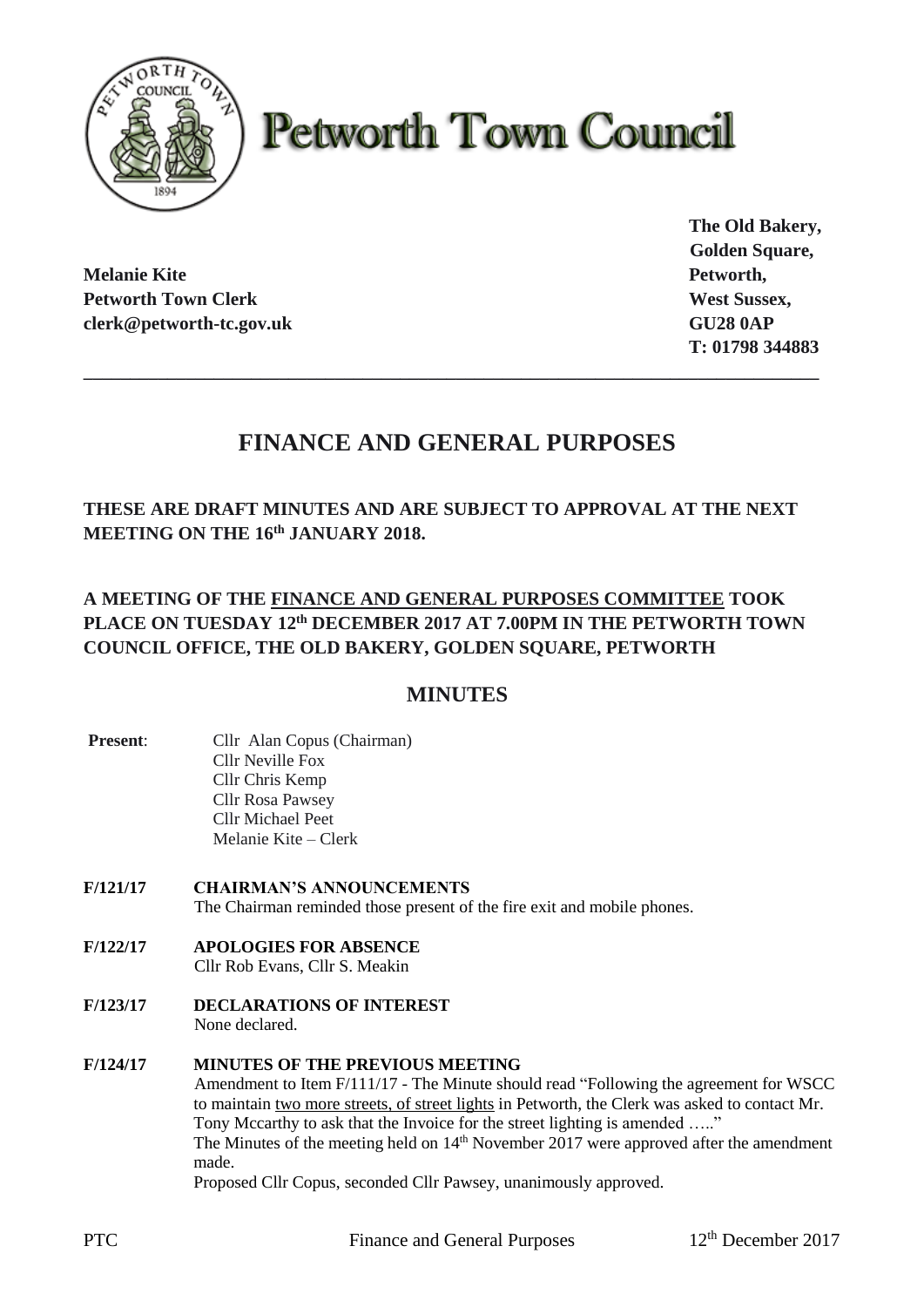#### **F/125/17 MATTERS ARISING FROM THE MINUTES**

Hampers Common Playground Slide

The Clerk confirmed that a letter had been sent to the Leconfield Estate but as yet no reply had been received.

Horsham Road Cemetery

The money has been received from CDC for the maintenance of the cemeteries which also includes the Horsham road cemetery.

VAT Reclaim Cllr Copus has begun to look in to this.

Petworth Sports CIC - The invoice for the rental of the ground should now be forwarded to the CIC having been formally established.

Clerk to speak to the two sports clubs to get their asset register; following receiving theses to obtain a quotation from the PTC's insurers to add the PPS CIC under its schedule. This will be recharged to the CIC.

#### **F/126/17 PUBLIC PARTICIPATION SESSION**

Adjournment of the meeting for public questions.

No members of the public were present.

Meeting re-convened

#### **F/127/17 DRAFT BUDGET 2018/2019**

This is still in draft form. It is hoped that the Heads of Terms for the lease on the car park will be received before being finalised for approval at the January meeting.

#### **F/128/17 ELECTRONIC PAYMENTS**

Cllr Kemp and Cllr Pawsey initialled November bank statement transactions as correct against the suppliers' invoices.

#### **F/129/17 NOVEMBER 2017 ACCOUNTS**

Cllr Copus gave an overall explanation on payments and income schedule.

| <b>INCOME</b>              | <b>Annual</b> | <b>Actual</b> |  |
|----------------------------|---------------|---------------|--|
|                            | <b>Budget</b> | to date       |  |
| Precept                    | 112,800       | 112,800       |  |
| <b>Support Grant</b>       | 3,345         | 3,345         |  |
| <b>Hampers Common Hire</b> | 300           | 550           |  |
| Cemeteries                 |               | 6,500         |  |
| Interest                   | 15            | 3             |  |
| <b>Allotment Rents</b>     | 2,400         | 774           |  |
| Xmas Event                 | 2,500         | 2,435         |  |
| Farmers Market             | 5,000         | 5,931         |  |
| Watershed grant            | 3,498         | 3,498         |  |
| Bus shelter                | 3,729         | 3,729         |  |
| Totals                     | 126,360       | 139,566       |  |

| <b>EXPENDITURE</b> |                                    | Annual        | <b>Actual cash</b> |
|--------------------|------------------------------------|---------------|--------------------|
|                    |                                    | <b>Budget</b> | to date            |
|                    | <b>Outside</b> Grounds maintenance |               |                    |
|                    | <b>Rosemary Gardens</b>            | 3000          | 2,210              |
|                    | <b>Hampers Common</b>              | 5000          | 3,480              |
|                    | Jubilee Walk                       |               | 120                |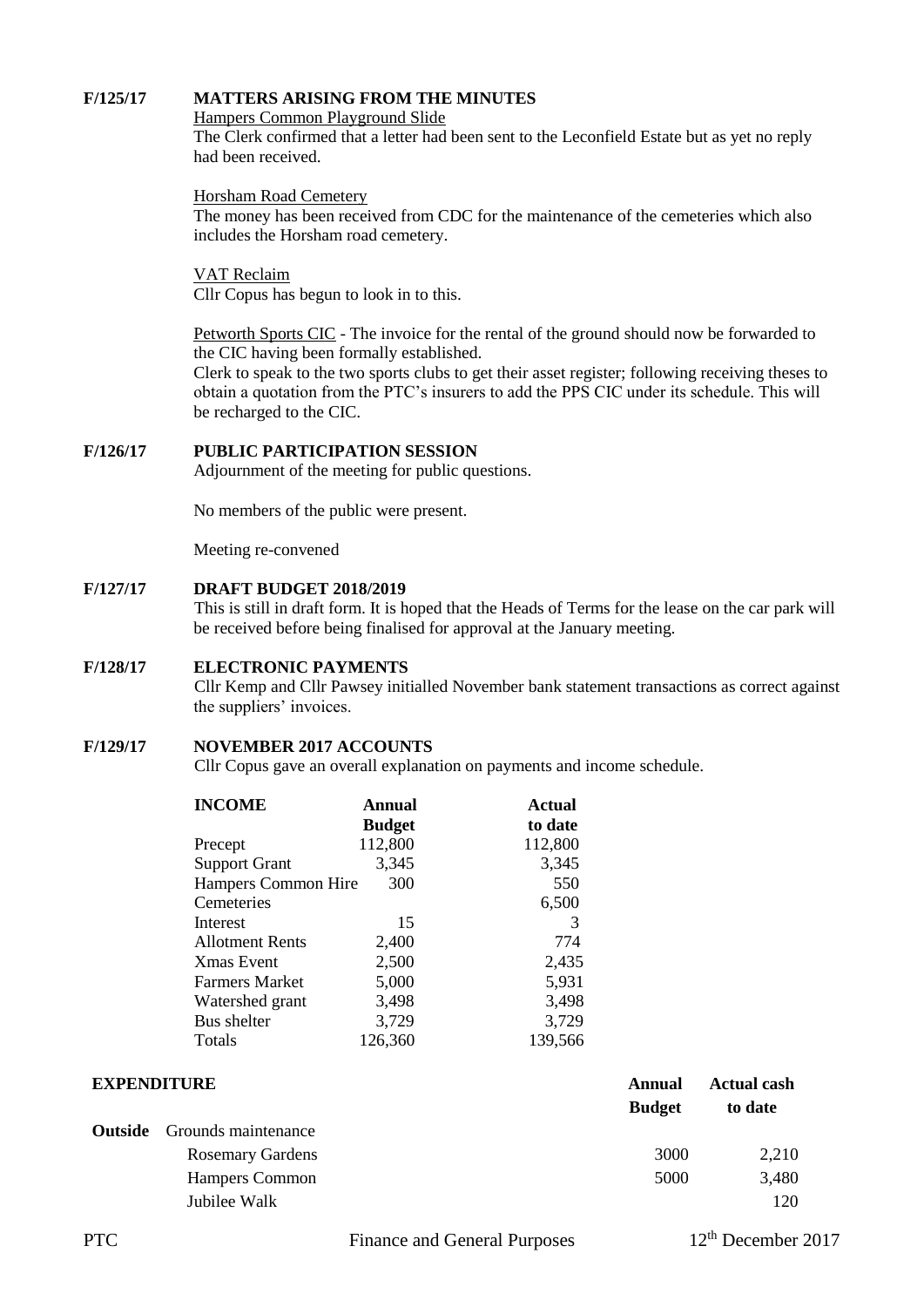|              | Cemeteries                               | 1000   | 17,300           |
|--------------|------------------------------------------|--------|------------------|
|              | Other areas                              |        | 4,070            |
|              | Rosemary Gardens Maintenance             | 800    | $\overline{0}$   |
|              | Hampers Common Maintenance               | 1,500  | 409              |
|              | Hampers Common Lease                     | 350    | $\theta$         |
|              | Safety checks                            | 576    | 521              |
|              | Waste & Dog Bins                         | 1,200  | 1,073            |
|              | Hanging Baskets - Maintenance            | 800    | 674              |
|              | Hanging Baskets - Watering               | 2,000  | 1,452            |
|              | Garden Watering                          |        | $\overline{0}$   |
|              | Planters                                 | 200    | $\theta$         |
|              | <b>CCTV</b>                              | 5,000  | 5,000            |
|              | <b>Street Lighting</b>                   | 1,800  | 1,253            |
|              | Church clock                             | 250    | $\boldsymbol{0}$ |
|              | General Maintenance                      | 2,000  | 562              |
|              |                                          | 25,476 | 38,124           |
|              | <b>Allotments Lease</b>                  | 1,500  | 1,500            |
|              | <b>Allotments Water</b>                  | 250    | 211              |
|              | <b>Allotments Maintenance</b>            | 750    | $\mathbf{0}$     |
|              |                                          | 2,500  | 1,711            |
|              | Xmas Event - General                     | 1,300  | 1,004            |
|              | Xmas Event - Tree pit                    | 500    | $\boldsymbol{0}$ |
|              | Xmax Event - Lighting                    | 500    | $\boldsymbol{0}$ |
|              |                                          | 2,300  | 1,004            |
|              |                                          |        |                  |
|              | <b>Farmers Market</b>                    | 4,000  | 2,991            |
| <b>Admin</b> |                                          |        |                  |
|              | Office Rent & Service Charges            | 6,700  | 5,789            |
|              | Clerk's Salary                           | 31,000 | 3,190            |
|              | Clerk's pension from 1/2/2017 @<br>3%    | 756    | $\mathbf{0}$     |
|              | Office temp                              | 1,000  | 8,756            |
|              | <b>HR</b> Consultancy                    | 1,200  | 730              |
|              | Insurance                                | 1,500  | 1,337            |
|              | <b>SALC/SLCC Subscriptions/Contracts</b> | 900    | 868              |
|              | <b>Audit Fee</b>                         | 1,000  | 720              |
|              | Annual meetings                          | 150    | 305              |
|              | Office Expenditure                       | 900    | 577              |
|              | Expenses/Postage                         | 120    | 146              |
|              | Repayment of £80k loan for playgrounds   | 8,900  | 8,960            |
|              | <b>Local Election</b>                    | 2,000  | $\boldsymbol{0}$ |
|              | Training                                 | 1,000  | 168              |
|              | Web Site                                 | 200    | 30               |
|              | Comms/IT                                 | 800    | 448              |
|              | Office Water                             | 110    | 47               |
|              |                                          | 58,236 | 32,069           |
|              |                                          |        |                  |

PTC Finance and General Purposes 12<sup>th</sup> December 2017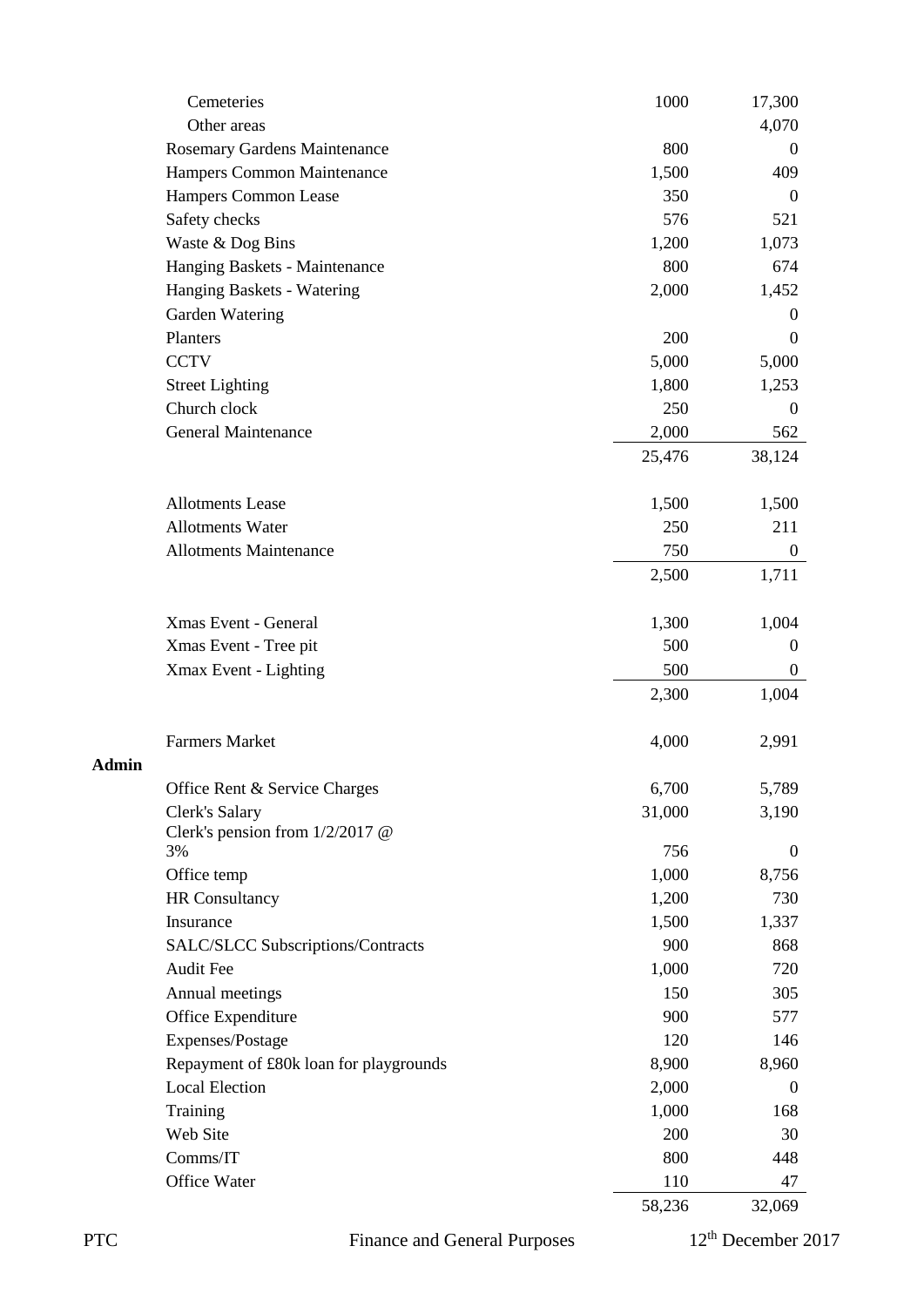| <b>Misc</b> |                                      |          |                  |
|-------------|--------------------------------------|----------|------------------|
|             | <b>Grants Awarded</b>                | 4,000    | 2,000            |
|             | Repayment of £10k loan for skatepark | 1,221    | $\Omega$         |
|             | Skatepark                            | 500      | $\Omega$         |
|             | Watershed work                       |          | 3,498            |
|             | Traffic consultant recommended       |          |                  |
|             | works                                | 2,500    | 4,580            |
|             | War Memorial                         | $\Omega$ | $\theta$         |
|             | Street light refurbishment           | 3,200    | $\theta$         |
|             | Bus shelter                          | 2,500    | 6,047            |
|             | Jubilee walk                         | 500      | $\Omega$         |
|             | Chairman's allowance                 | 250      | 100              |
|             | Petworth Pages contribution          | 1,140    | 855              |
|             | Jubilee Walk Info Boards, Gates      |          |                  |
|             | etc                                  | 3,500    | $\theta$         |
|             | Grove Lane allotment wall            | 4,500    | $\Omega$         |
|             | Cemetery seat                        | 500      | 188              |
|             | Office redecoration                  | 500      | $\boldsymbol{0}$ |
|             | Neighbourhood Plan                   | 7,000    | 12,728           |
|             | Petworth Sports                      |          | 1,945            |
|             | Unallocated budget/contingency       | 2,000    | 1,476            |
|             |                                      | 33,811   | 33,417           |
|             | <b>Totals</b>                        | 126,323  | 109,315          |

# **F/130/17 BANK RECONCILATION AS AT END NOVEMBER 2017**

This was checked and signed as correct by Cllr M Peet.

## **BALANCE SHEET**

|                                           |            | Nat West               |            |
|-------------------------------------------|------------|------------------------|------------|
| Reserve at 1 April 2017 - general         | 27,336     | balances at            | 30/11/2017 |
| Reserve at 1 April 2017 - for allotments  | 1,369      | <b>Current Account</b> | 12,561.69  |
| Reserve at 1 April 2017 - for FM          | 3,122      | Deposit Account        | 37,114.52  |
| Reserve at 1 April 2017 - for Playparks   | $-5,923$   |                        |            |
| Reserve at 1 April 2017 - for Bus shelter | 3,000      |                        |            |
| Less: Recoverable VAT 2015/16             | 669        |                        |            |
| Less: Recoverable VAT 2016/17             | $-1,011$   |                        |            |
| Less: Recoverable VAT 2107/18             | $-9,137$   |                        |            |
| Plus: income                              | 139,566    |                        |            |
| Less: expenditure                         | $-109,315$ |                        |            |
| Balance at                                | 49,676.21  |                        | 49,676.21  |
| <b>INVOICES FOR APPROVAL</b><br>F/131/17  |            |                        |            |
|                                           |            |                        |            |

| Tim Ticehurst | 494.61<br>494.61 |
|---------------|------------------|
|---------------|------------------|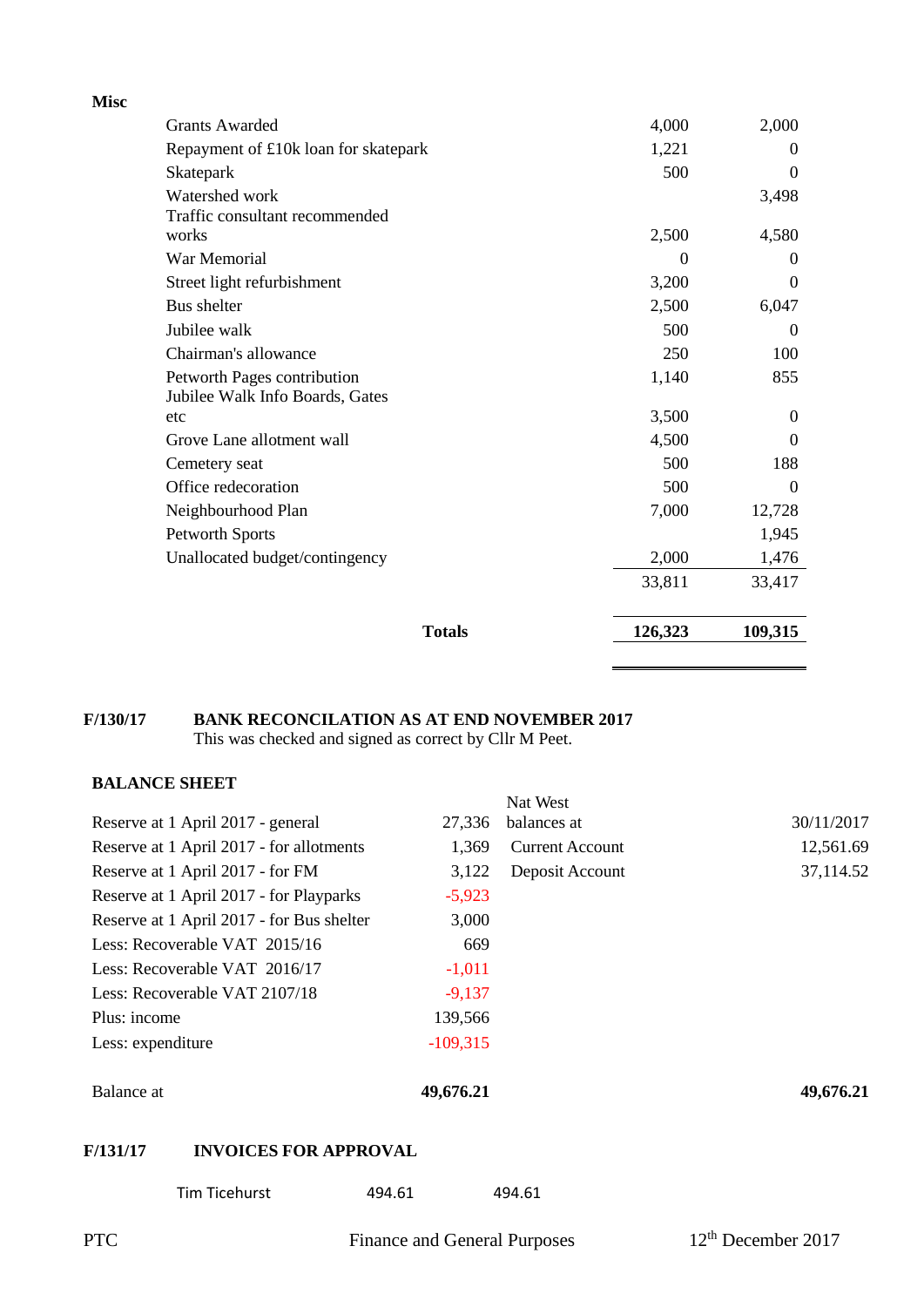|                              |        | 28.51 | 155.80 |
|------------------------------|--------|-------|--------|
| <b>Austens Homeware</b>      | 184.31 |       |        |
|                              | 138.23 | 23.04 | 115.19 |
|                              | 46.08  | 7.68  | 38.40  |
| The Leconfield Hall          | 148.00 |       | 148.00 |
| ВT                           | 68.02  | 11.34 | 56.68  |
| <b>Acorn Office Supplies</b> | 38.84  | 6.48  | 32.36  |
| <b>Richard Ince</b>          | 95.00  |       | 95.00  |
| Vantage                      | 78.00  | 13.00 | 65.00  |
| <b>Sussex Local</b>          | 24.02  | 4.02  | 20.00  |
| <b>HJS Land Services</b>     | 730.00 |       | 730.00 |
| <b>CDC</b>                   | 447.14 | 74.52 | 372.62 |
| Petworth Town Band           | 220.00 |       | 220.00 |
| <b>Auditing Solutions</b>    | 384.00 | 64.00 | 320.00 |
| <b>Bexley Printers</b>       | 116.00 |       | 116.00 |
| Viking                       | 103.50 | 17.25 | 84.27  |
| Viking                       | 18.44  | 3.07  | 14.99  |
| Cllr R. Hanauer              | 110.53 | 10.63 | 99.00  |
|                              | 25.80  |       | 25.80  |
|                              | 20.26  | 3.38  | 16.88  |
|                              | 20.97  |       | 20.97  |
|                              | 43.50  | 7.25  | 36.25  |
| <b>Cllr A Copus</b>          | 465.65 | 77.61 | 388.04 |
| Mrs F. Kemp                  | 26.64  |       | 26.64  |
| K John Bridle                | 660.00 |       | 660.00 |
| Harsha Desai                 | 50.00  |       | 50.00  |
| Lavant Workwear              | 150.74 | 25.12 | 125.62 |

The invoices due for payment were reviewed and agreed to be recommended to Council for Payment.

## **F/132/17 RECEIPTS**

| Those Baker Girls  | 45.00 | <b>Xmas Event</b>     |
|--------------------|-------|-----------------------|
| Selsey Willows     | 35.00 | <b>Farmers Market</b> |
| Veg-Out            | 35.00 | <b>Farmers Market</b> |
| Ken's Eggs         | 35.00 | <b>Farmers Market</b> |
| Olives and things  | 35.00 | <b>Farmers Market</b> |
| Kaiser Smokehouse  | 35.00 | <b>Farmers Market</b> |
| Nut Knowle Farm    | 35.00 | <b>Farmers Market</b> |
| TullensFarm        | 35.00 | <b>Farmers Market</b> |
| Catherine Beaumont | 35.00 | <b>Farmers Market</b> |
| Leesa's Just Not   | 35.00 | <b>Farmers Market</b> |
| Slindon Bakery     | 35.00 | <b>Farmers Market</b> |
| <b>Black Dog</b>   | 35.00 | <b>Farmers Market</b> |
| Indoors            | 60.00 | <b>Farmers Market</b> |
| Wildwood           | 35.00 | <b>Farmers Market</b> |
| Noble & Stace      | 35.00 | <b>Farmers Market</b> |
| Kate Bricknell     | 25.00 | <b>Xmas Event</b>     |
| Heidi Robinson     | 45.00 | Xmas Event            |
| <b>Red Card</b>    | 45.00 | <b>Xmas Event</b>     |